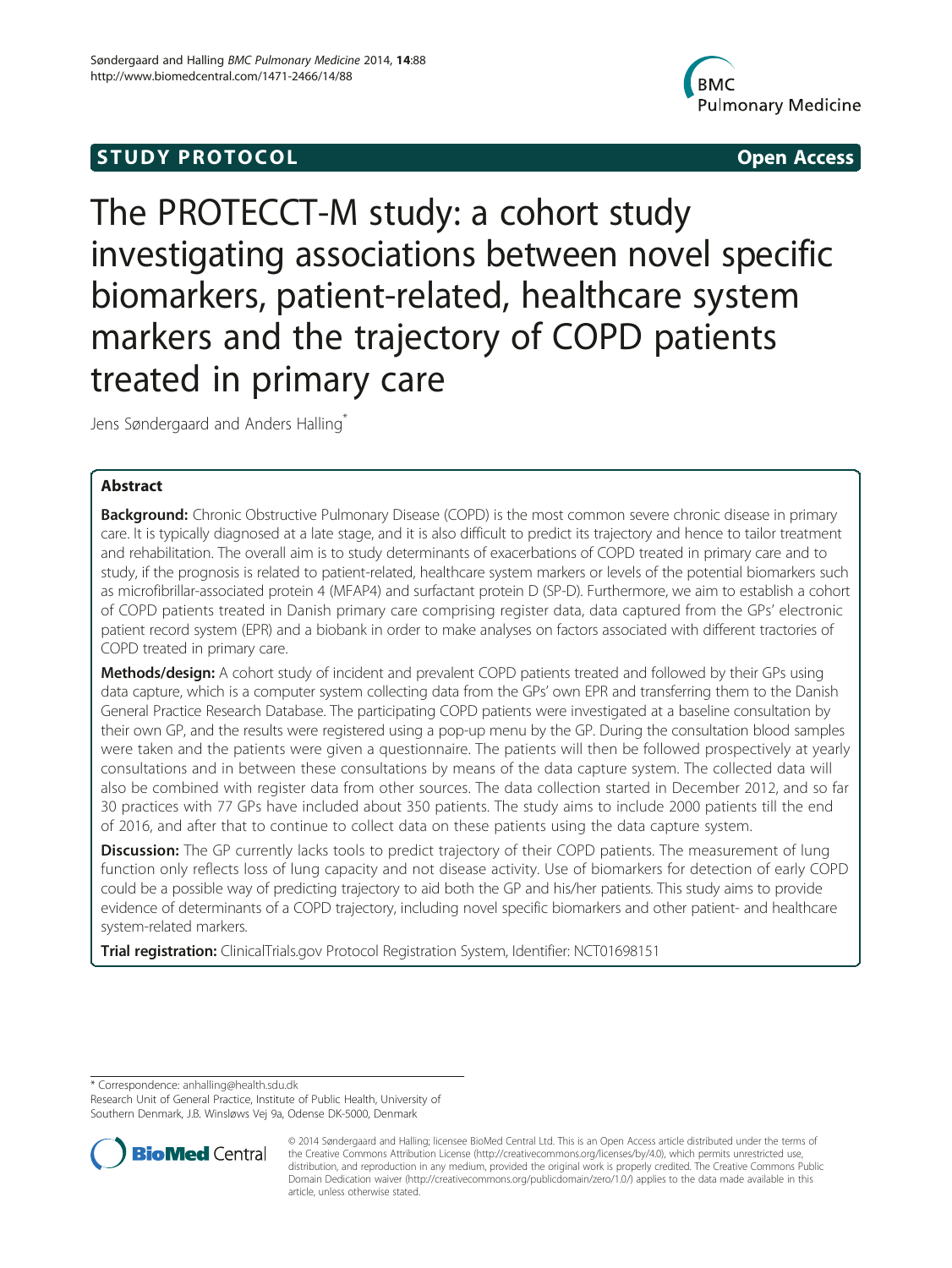## Background

Chronic obstructive pulmonary disease (COPD) is a common chronic, often life-threatening disease characterised by a permanent and progressive airway obstruction. COPD is clinically defined as having irreversibly reduced airway function of an obstructive type  $(FEV_1/FVC \lt 70\%)$ [[1-3\]](#page-4-0). According to the World Health Organisation 80 million people suffer from moderate to severe COPD worldwide, and it is expected that this will increase to become the third most important cause of death. It is estimated that in the population of 5.5 million inhabitants in Denmark, 430 000 people suffer from COPD, 230 000 of these from moderate COPD and 40 000 from severe COPD [[4\]](#page-4-0). Denmark has one of the highest prevalences and mortality rates of COPD, probably primarily due to frequent tobacco use. Hospital visits for this group of patients are common and account for a substantial part of healthcare costs as a whole [\[5,6](#page-4-0)]. Some 85% of patients with COPD are or have been smokers, and it is estimated that 35-40% of smokers develop the disease [\[7\]](#page-4-0). COPD is associated with a low socioeconomic status, markedly reduced quality of life, large use of prescribed drugs and frequent contacts with the healthcare system [[2,6](#page-4-0),[8](#page-4-0)]. COPD is a progressive disease developing over decades, but if the degree of disease progression among COPD patients is not stopped, in 10-15 years there will be an even greater need for hospital beds, medical treatment and rehabilitation at huge expenditure.

In Denmark 98% of the population is listed with a GP who provides primary care for a defined part of the population. A large part of the population consults their GP several times during a year. Most COPD patients are diagnosed by their GP, typically after a long period of productive cough and reduced function in daily life with dyspnoea. The maximum prevalence is reached at about the age of 80 years. Today much of a patient´s lung function is already lost at the time of diagnosis. Despite massive preventive measures COPD is a major and rising problem in Denmark [[9\]](#page-4-0). The diagnosis is made by investigation of lung function (spirometry), which can be performed by the GP, but it takes time and requires skill and is therefore not always performed [[10,11](#page-4-0)]. The measurement of lung function can, however, neither in light or moderate COPD predict the development of the disease, as it only reflects loss of lung capacity and not disease activity. Exacerbations are associated with significant mortality, loss in lung function and deterioration in quality of life [\[12](#page-4-0)-[14\]](#page-4-0). Apart from previous exacerbation history, we currently have no good tools to identify frequent exacerbators. Use of biomarkers for detection of early COPD could be a possible new way [[15,16](#page-4-0)] of predicting prognosis to aid both the GP and his/her patients, but until now no biomarkers of disease activity have been shown to predict a COPD trajectory. However, through an

ongoing collaboration [\[17\]](#page-4-0) we have established a working relationship with specialists in molecular medicine. Two molecules have especially been in focus for their studies: surfactant protein D (SP-D) [\[18,19\]](#page-4-0) and microfibrillarassociated protein 4 (MFAP4). Lack of either SP-D or MFAP4 leads to development of emphysema in mice and could thus be involved in the heterogeneity in disease development and progression of COPD. Both molecules are primarily expressed in the lungs, and both molecules are present in humans. In the ECLIPSE cohort SP-D has been shown to be associated with exacerbations, but not with the severity of COPD [[18\]](#page-4-0).

### **Objective**

The overall aim is to establish a cohort of COPD patients in primary care and to study determinants of COPD exacerbations related to the patient and the healthcare system. The aim is also to test the ability of MFAP4 and SP-D as biomarkers to predict exacerbations, so that treatment and rehabilitation efforts can be focused on the patient groups that benefit the most.

#### Methods and design

#### **Participants**

Patients with a diagnosis of COPD (ICPC code R95-) are eligible for participation, if they are listed with a GP participating in the study, are aged  $\geq 40$  years, understand Danish, do not have severe psychiatric or cognitive disease and are able to visit the GP surgery. Participating GPs are also encouraged to screen for COPD in patients with relevant symptoms or risk factors, and these patients are then offered to participate in the study if a diagnosis is made.

All GPs on the island of Funen using data capture [[20](#page-4-0)] in the spring of 2012 were invited to participate. Invitations, startup meetings and monitoring of participating GPs were handled by one study nurse (Figure [1](#page-2-0)). At the startup meeting the participating GPs were given a binder containing a standard operating procedure, including protocols, questionnaires etc. Data capture is an electronic system that captures data from the electronic patient records (EPR) of participating GPs and transfers them to the Danish General Practice Database (Figure [2](#page-2-0)). Data collected automatically comprise all drug prescriptions, all diagnoses of patient contacts, all disbursement codes and all laboratory data recorded in the patient file. On the day of the inclusion a pop-up will appear (Figure [3](#page-3-0)) and subsequently once a year, where the GP fills in questions about COPD care. The participating GPs are also reminded to reinvestigate COPD patients included by the project nurse. The data from the fields in the pop-up are also stored in the laboratory data.

The first practice to include patients started in October 2012. Since 2013 it is mandatory for Danish GPs to participate in data capture. New practices starting to use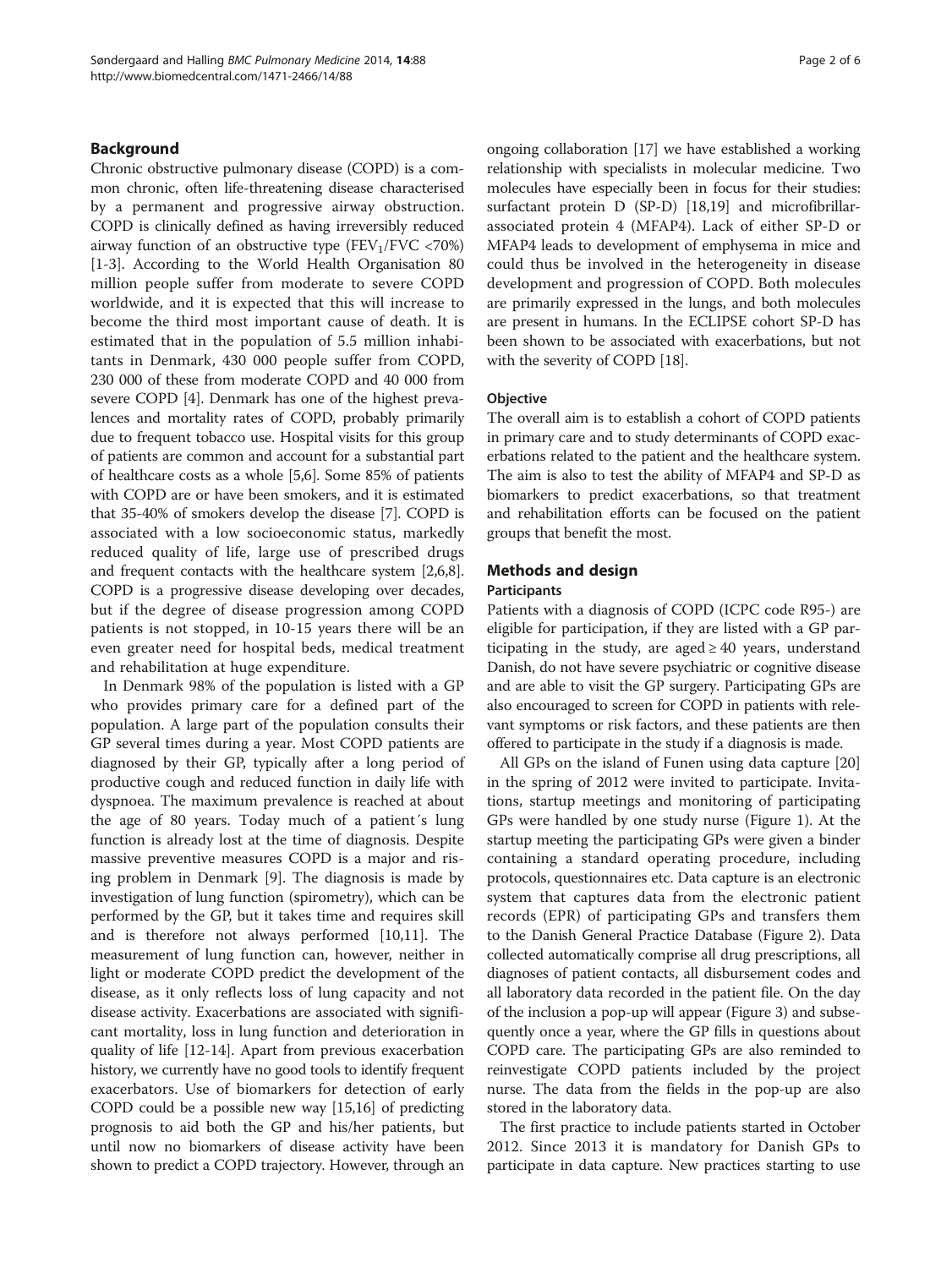

<span id="page-2-0"></span>

data capture have been continuingly invited to participate by the study nurse. Currently (January 2014) 30 practices with 77 GPs and 350 COPD patients have been recruited. The study is planned to continue to include patients till the end of 2016, but will continue to collect data on the included patients through the data capture system after the project period.

## Study design

The PROTECCT-M study (Prognosis, Treatment and Course of Events of COPD and the Use of BioMarkers) is a prospective observational cohort study in primary care on the island of Funen (approx. 500 000 inhabitants) in Denmark. The decision to restrict the study to Funen was made in order to secure quality of transport of blood samples to Odense University Hospital.

The study is the primary care part of a collaborative partnership with researchers interested in COPD at the University of Southern Denmark, comprising researchers also in molecular medicine, lung medicine and health economics [[17](#page-4-0)]. The group has a common funding from the Danish Strategic Research Fund.

After the patient has been informed about the study and signed an informed consent to participate, he/she is invited to their usual GP for a baseline consultation, where a pop-up menu in the EPR is filled in by the GP. This

pop-up window is triggered by the ICPC R95 diagnosis (Figure [3](#page-3-0)). The information collected by means of the pop-up consists of all relevant indicators of the patient's COPD disease status, as recommended by the Danish College of General Practitioners, and information concerning lifestyle. During these consultations blood samples are collected and transferred to Odense University Hospital, where the specimens are prepared and then stored at the OPEN biobank [\[21](#page-4-0)] until analysis.

After the baseline consultation the patients are given a questionnaire (including respiratory, quality of life and activity of daily living questions), which they are asked to fill in and send to the Research Unit of General Practice using an attached prepaid envelope.

The participating GPs are encouraged to reinvestigate included patients at least yearly after the baseline consultation, and they get reminders both from the data capture system and the research nurse. The data collected during the yearly visits and also between visits are transferred automatically by the data capture system and stored in the Danish General Practice Research Database.

For specific research questions data will also be obtained from Statistics Denmark, Odense Pharmacoepidemiological Database (OPED), the National Patient Registry (Landspatientregistret), the Danish Health Insurance Registry and others.

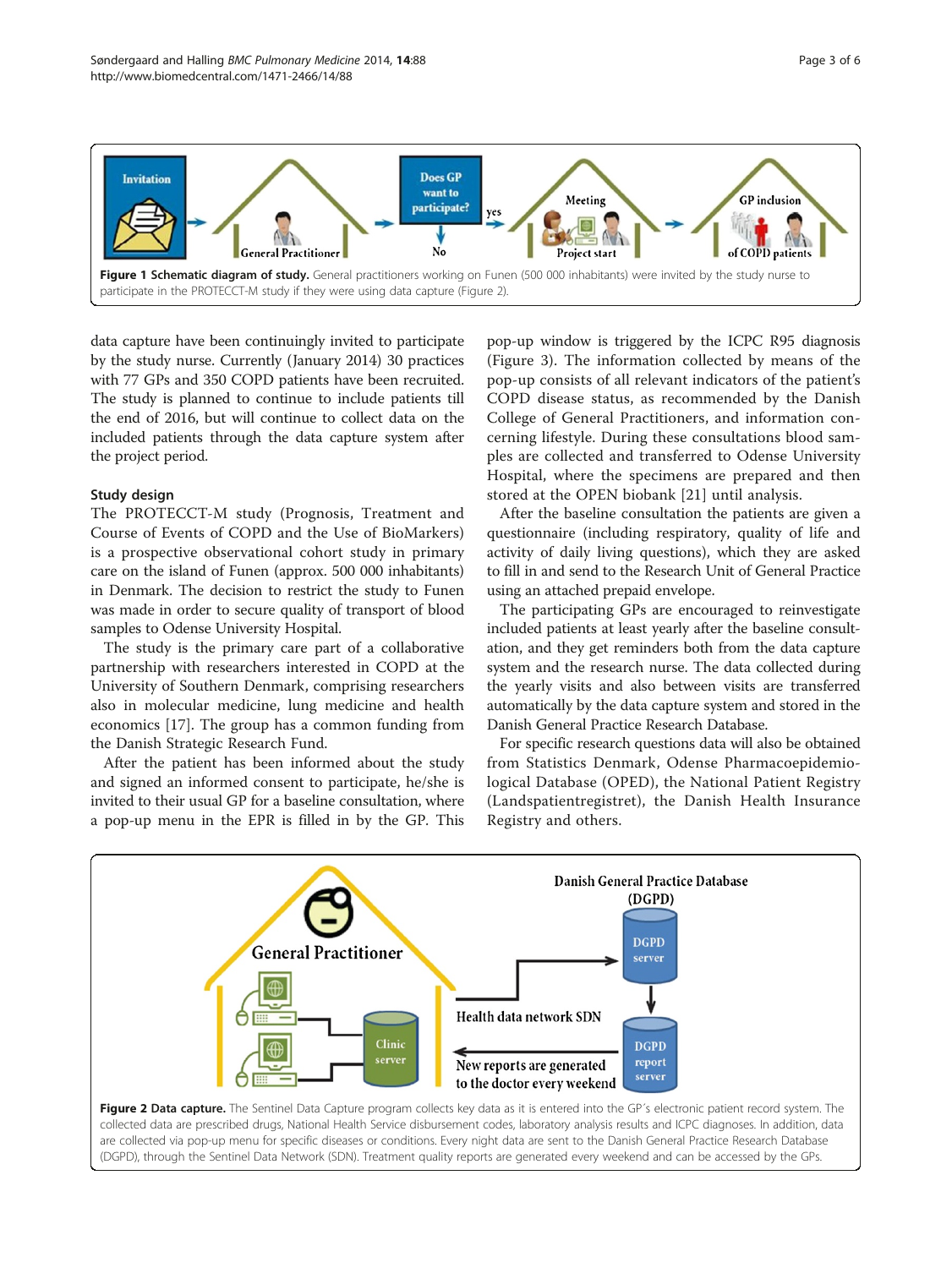<span id="page-3-0"></span>

Through the CEKOL collaboration [[17\]](#page-4-0) the blood samples collected during the baseline visits will be analysed for SP-D and MFAP4 levels at the Institute of Medical Biology, University of Southern Denmark, using the funding already obtained.

## Time schedule

All permissions are in place. The inclusion of patients is ongoing. The current project is planned to continue including patients till the end of 2016. Using the data capture technology patient data can be collected continuously from the specially developed COPD pop-up window and the GP´s electronic patient record system after the project period.

## **Outcomes**

The primary patient outcome is number of exacerbations. The number of exacerbations during the preceding year requiring antibiotic treatment or hospitalisation was recorded in the pop-up menu (Figure 3). The definition of an exacerbation could be based on this or based on prescribed treatment of antibiotics and/or corticosteroids alone or in combination based on registers on prescribed medication or hospitalisations due to infection or COPD.

## Determinants of exacerbations

Demographic and clinical characteristics Age Gender

Comorbidity Body mass index Smoking status Exacerbations during the preceding year MRC, Medical Research Council Breathlessness Scale [[22](#page-4-0)] Educational level

## Lung function

FEV1 – per 100 ml decrease FEV1 – per 5% decrease in % of predicted value GOLD stage – per increase to next stage FEV1: FVC per 1% decrease FVC – per 100 ml decrease

## Patient-reported outcomes

CCQ, clinical COPD questionnaire [\[23\]](#page-4-0) SGRQ, St George Respiratory Questionnaire [[24,25\]](#page-5-0) ADL, Activity of Daily Living, [[26,27\]](#page-5-0) MDI, Major Depression Inventory [[28\]](#page-5-0) MFI - 20, Multidimensional Fatigue Inventory [[29](#page-5-0),[30](#page-5-0)] Questions about lifestyle (smoking habits, dietary habits, exercise, alcohol consumption) [\[31\]](#page-5-0) SF-12 [\[32](#page-5-0)] EQ5D [\[33\]](#page-5-0)

## **Biomarkers**

Surfactant protein D (SP-D) [[18,19](#page-4-0)] Microfibrillar-associated protein 4 (MFAP4)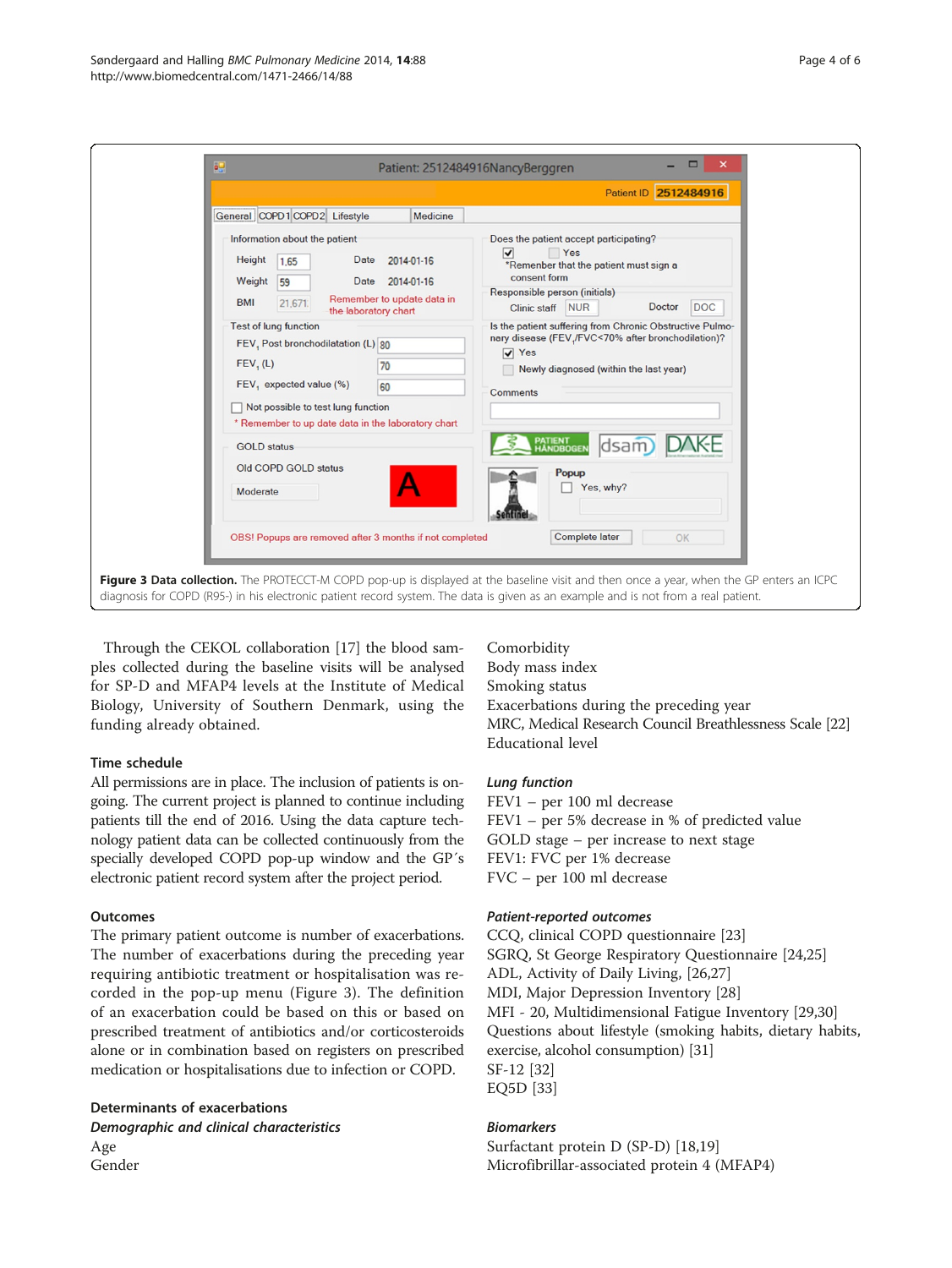#### <span id="page-4-0"></span>Data analysis

Descriptive statistics will be generated for all variables. Multivariate logistic regression models will be used to determine variables independently associated with the outcome variable. An analysis will be considered statistically significant at a probability level of p < 0.05 based on two-sided tests.

## **Discussion**

COPD is a common disease in the population, which is often diagnosed and followed in primary care in the early phases. COPD is a complex disease with both pulmonary and extrapulmonary manifestations. Some patients deteriorate quickly, while others remain stable for a long period. More accurate tools/markers, which can predict prognosis and thus identify groups of patients in need of specific therapies or rehabilitation are needed. COPD can be a challenge to the GP since there are few tools to elucidate the prognosis of the individual patient. For such tools to be of "clinical utility" [[34](#page-5-0)] it is of importance that the evidence is generated in general practice under conditions that resemble normal clinical practice as closely as possible, which we believe that data collection through data capture offers. It is thus of importance that GPs are interested in participating in studies such as the present study aiming at creating more personalised medicine for COPD patients treated in primary care. The aim was to study factors determining frequency of exacerbations and to investigate if the biomarkers SP-D and MFAP4 have such a role in COPD patients treated in primary care.

### Ethical aspects

The study will be conducted in accordance with the Helsinki declaration. The study has been approved by the Regional Scientific Ethics Committee in the Region of Southern Denmark, project id: S20110163. The Danish Data Protection Agency has been notified and has approved the study. The study has also been registered at ClinicalTrials.gov, Identifier: NCT01698151.

#### Competing interests

JS is a member of an advisory board for the Boehringer Ingelheim Company. AH declares no competing interests.

#### Authors' contributions

AH and JS conceived and designed the study. AH wrote the first draft of the manuscript and JS provided constructive opinions and suggestions. AH has been principal investigator for the study. JS wrote the application that received funding for the study. Both authors have read and approved the final version of the study.

#### Acknowledgements

We are grateful for the work performed on a daily basis in the PROTECCT-M project group by Heidi Gram and Helle Reintoft Andersen. We would like to thank the participating patients and the staff at the participating practices on Funen. We acknowledge the collaboration with our colleagues in CEKOL [17] and the cooperation of Janus Laust Thompsen and his staff at DAK-E [20]. We are also appreciative of the services provided by the Clinical Chemistry

Department at Odense University Hospital and the OPEN biobank [21]. We thank Lise Stark for proofreading the manuscript.

#### Funding

The study is financed by a grant given to the CEKOL group [17] from the Danish Strategic Research Council.

Received: 7 April 2014 Accepted: 15 May 2014 Published: 20 May 2014

#### References

- Brorson S: COPD in General Practice: Diagnosis and Treatment, Follow-up, Rehabilitation. In Danish. Kol i almen praksis: diagnostik, behandling, opfølgning, rehabilitering. 1st edition. Copenhagen: Danish College of General Practitioners; 2008.
- 2. Global Initiative for Chronic Obstructive Lung Disease (GOLD): Global Strategy for Diagnosis, Management and Prevention of COPD. <http://www.goldcopd.com/>.
- 3. National Clinical Guideline Centre: Chronic Obstructive Pulmonary Disease - Management of Chronic Obstructive Pulmonary Disease in Adults in Primary and Secondary Care. [[http://www.ncgc.ac.uk/\]](http://www.ncgc.ac.uk/).
- 4. Løkke A, Fabricius PG, Vestbo J, Marott JL, Lange P: Prevalence of chronic obstructive pulmonary disease in Copenhagen. Results from The Copenhagen City Heart Study. Ugeskr Laeger 2007, 169(46):3956–3960.
- 5. Treatment costs of patients with COPD: Danish. Omkostninger ved behandling af patienter med kronisk obstruktiv lungesygdom (KOL). <http://www.kora.dk/media/529845/dsi-1531.pdf>.
- 6. COPD in Denmark: the disease claiming the lives of 10 Danish citizens each day: Danish. KOL i Danmark: sygdommen der hver dag koster 10 danskere livet. [http://www.si-folkesundhed.dk/upload/kol.pdf.](http://www.si-folkesundhed.dk/upload/kol.pdf)
- 7. Løkke A, Lange P, Scharling H, Fabricius P, Vestbo J: Developing COPD: a 25 year follow up study of the general population. Thorax 2006, 61(11):935–939.
- Prescott E, Godtfredsen N, Vestbo J, Osler M: Social position and mortality from respiratory diseases in males and females. Eur Respir J 2003, 21(5):821–826.
- 9. Fabricius P, Løkke A, Marott JL, Vestbo J, Lange P: Prevalence of COPD in Copenhagen. Respir Med 2011, 105(3):410–417.
- 10. Arne M, Lisspers K, Ställberg B, Boman G, Hedenström H, Janson C, Emtner M: How often is diagnosis of COPD confirmed with spirometry? Respir Med 2010, 104:550–556.
- 11. Koefoed M, Søndergaard J, DePont Christensen R, Jarbøl DE: General practice variation in spirometry testing among patients receiving first-time prescriptions for medication targeting obstructive lung disease in Denmark: a population-based observational study. BMC Fam Pract 2013, 14:113.
- 12. Ball P, Harris JM, Lowson D, Tillotson G, Wilson R: Acute infective exacerbations of chronic bronchitis. QJM 1995, 88:61-68.
- 13. Donaldson GC, Seemungal TA, Patel IS, Lloyd-Owen SJ, Wilkinson TM, Wedzicha JA: Longitudinal changes in the nature, severity and frequency of COPD exacerbations. Eur Respir J 2003, 22:931–936.
- 14. Donaldson GC, Wedzicha JA: COPD exacerbations.1: epidemiology. Thorax 2006, 61:164–168.
- 15. Vestbo J, Rennard S: Chronic obstructive pulmonary disease biomarker(s) for disease activity needed-urgently. Am J Respir Crit Care Med 2010, 182(7):863–864.
- 16. Dickens JA, Miller BE, Edwards LD, Silverman EK, Lomas DA, Tal-Singer R: COPD association and repeatability of blood biomarkers in the ECLIPSE cohort. Respir Res 2011, 12:146.
- 17. CEKOL: [http://www.cekol.dk/.](http://www.cekol.dk/)
- 18. Lomas DA, Silverman EK, Edwards LD, Miller BE, Tal-Singer R: Serum surfactant protein D is associated with exacerbations of COPD. Am J Respir Crit Care Med 2009, 179:A5352.
- 19. Sorensen GL, Husby S, Holmskov U: Surfactant protein A and surfactant
- protein D variation in pulmonary disease. Immunobiology 2007, 212:381–416. 20. DAK-E. <http://www.dak-e.dk/>.
- 21. OPEN. [www.sdu.dk/om\\_sdu/institutter\\_centre/klinisk\\_institut/forskning/](http://www.sdu.dk/om_sdu/institutter_centre/klinisk_institut/forskning/forskningsenheder/open) [forskningsenheder/open.](http://www.sdu.dk/om_sdu/institutter_centre/klinisk_institut/forskning/forskningsenheder/open)
- 22. Stenton C: The MRC, breathlessness scale. Occup Med 2008, 58:226-227.
- 23. van der Molen T, Willemse BW, Schokker S, ten Hacken NH, Postma DS, Juniper EF: Development, validity and responsiveness of the Clinical COPD Questionnaire. Health Qual Life Outcomes 2003, 1:13.